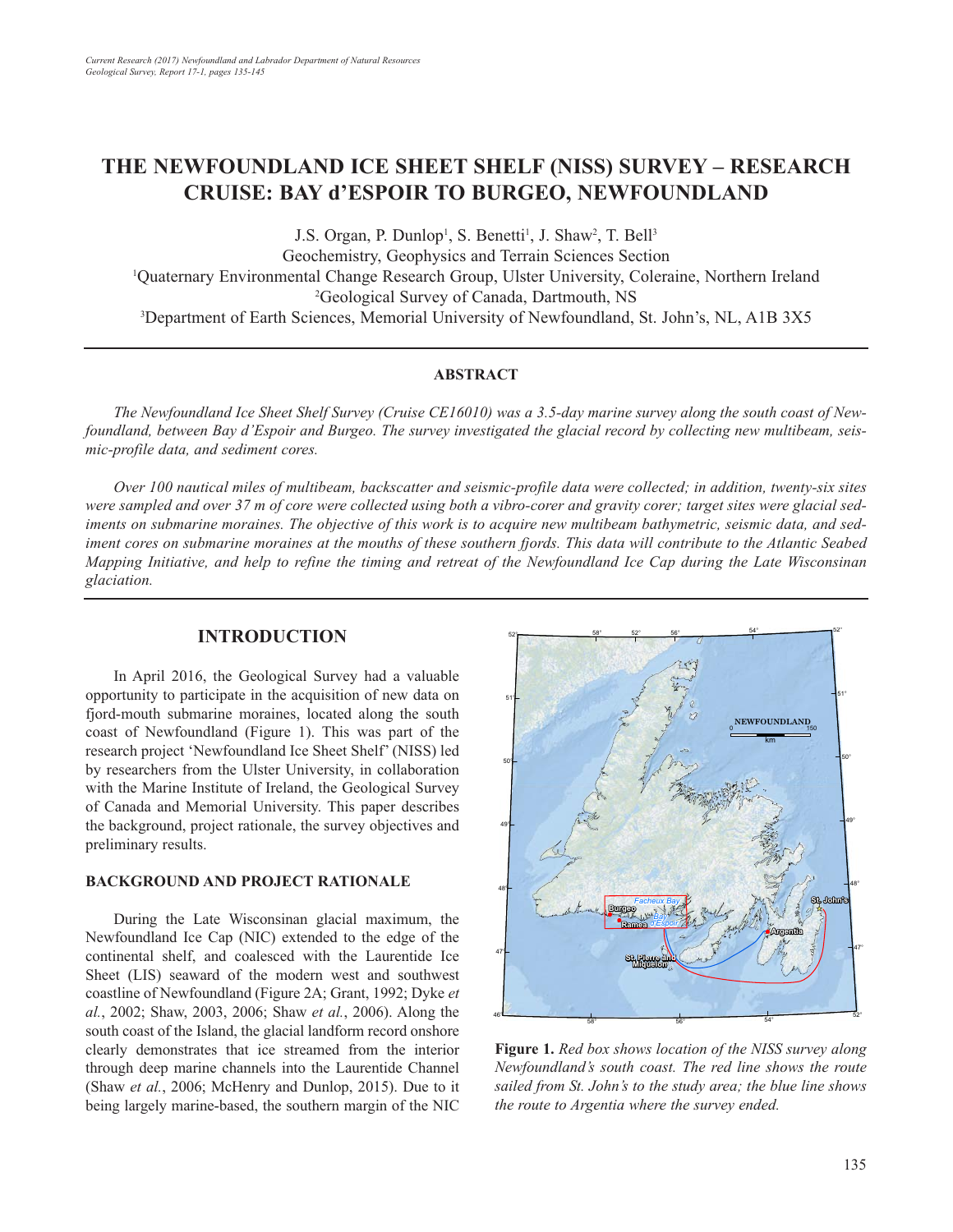



**Figure 2.** *A) Maximum ice extent during the Late Wisconsinan glaciation. Dashed blue lines are major ice divides and solid blue lines generalized flow lines. The Laurentide Ice Sheet (LIS) extended over mainland Canada and coalesced with the Newfoundland Ice Cap (NIC) over the Island of Newfoundland; B) Calving is believed to be responsible for a rapidly changing ice margin at 14 ka BP, resulting in ice being removed from the Gulf of St. Lawrence, and isolation of the Newfoundland Ice Cap; C) Ice margin 13.5 ka BP along the south coast of Newfoundland showing lobate ice margins in Bay de Loup, White Bear Bay, Hare Bay, Facheux Bay and Bay d'Espoir; D) Ice margins and major ice divides (dashed blue lines) at 12 ka BP. llustrations A, B and D are adapted from Shaw* et al. *(2006); illustration C is adapted from Shaw (2003).*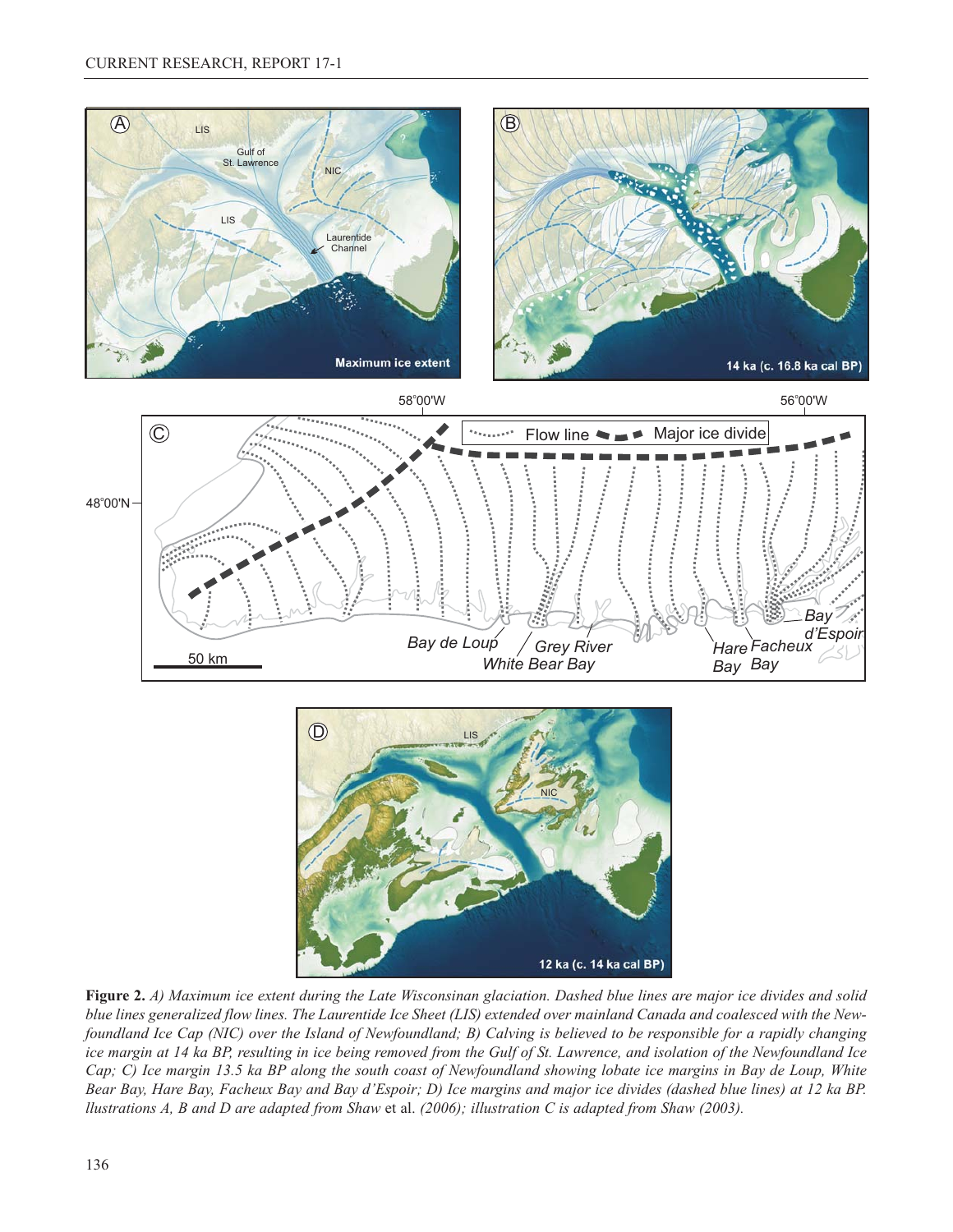was susceptible to accelerated ice calving, and is believed to be responsible for the retreat of the ice stream into the Gulf of St. Lawrence by 14 ka BP (Figure 2B). By 13.5 ka BP, the ice margin, along the south coast of Newfoundland, was at, or close, to the mouths of the fjords (Figure 2C; Shaw, 2003). By 12 ka BP, the ice margins had retreated onshore, causing migrating ice centres within the NIC, as well as isolation from the LIS (Figure 2D; Shaw, 2003).

Shaw *et al.* (2000) examined the mouths of fjords along the south coast of Newfoundland using a Hunter (boomer) seismic reflection system, 3.5 kHz sounder and sidescan sonar along with a Simrad Em-1000 multibeam system. A number of linear to lobate submarine ridges were identified along the inner continental shelf at the fjord-mouths of Bay d'Espoir, Facheux Bay, Grey River, White Bear Bay, and Bay de Loup (Shaw *et al.*, 2000; Shaw, 2003). Seismic, multibeam data from these locations along with sediment cores from Facheux Bay and Grey River led Shaw (2003) to interpret these ridges as submarine moraines. The following is a brief description of the submarine ridges documented by Shaw *et al.* (2000) and Shaw (2003) from Bay d'Espoir and Facheux Bay.

Figure 3A from Shaw *et al.* (2000) is a multibeam image of an arcuate submarine ridge located at the mouth of Bay d'Espoir. It comprises two prominent seaward lobate ramps and steep seaward sides, separated by a ridge, oriented perpendicular to the ramps (Shaw *et al.*, 2000; Shaw, 2003). The landward part of the ramp displays grooves and drumlin-like forms indicative of basal sliding. The morainal ridge has been described and interpreted by Shaw *et al.* (2000) to be composed of ice-contact sediment, and stratified glaciomarine sediments on the landward part of the ramp (Figure 3B).

The submarine moraine off Facheux Bay shown in Figure 4A is made up of convex seaward ramps and landwardprojecting cusps (Shaw *et al.*, 2000; Shaw, 2003). High backscatter-intensity images of seismic profiles (Shaw *et al.*, 2000) suggest that the moraine is covered with boulder gravel, and the ridge composed of ice-contact sediment, up to 120 m thick, that passes laterally into glaciomarine mud (Figure 4B).

The submarine moraines mapped by Shaw *et al.* (2000) and Shaw (2003) provide strong evidence that the NIC extended offshore; however, recent onshore glacial mapping by McHenry and Dunlop (2015) suggests that ice from the interior streamed into fjords that have not been previously studied. It is postulated that mouths of these fjords may also contain fjord-mouth submarine moraines, similar to those identified by Shaw *et al.* (2000).

#### **SURVEY OBJECTIVES**

The two main geoscientific objectives of the NISS project arise from previous studies of fjord-mouth moraines (Shaw *et al.*, 2000; Shaw 2003), these objectives include:

- 1) To acquire multibeam bathymetric and seismic data across fjord-mouth submarine moraines new (Hare Bay) and previously identified (Grey River, Bay de Loup and White Bear Bay) on Newfoundland's south coast. In addition this data will contribute to the background knowledge about the Atlantic Ocean under the Atlantic Ocean Research Alliance umbrella and will provide bathymetric data for the Atlantic Seabed Mapping Initiative.
- 2) To collect sediment cores from fjord-mouth submarine moraines along the inner shelf for sedimentological and geochronological analyses to constrain the timing and pattern of deglaciation on the south coast of Newfoundland. A better understanding of the processes that initiate and sustain deglaciation in the marine-based Newfoundland Ice Cap may provide a useful analogue to understanding contemporary marine-influenced ice sheets such as Greenland and Antarctic and their response to future climate change.

### **METHODS**

Data were collected using a Kongsberg Maritime EM2040 (200–400 kHz) multibeam system. New sub-bottom data were acquired using an IXBlue Echoes 3500 T7 Sub Bottom Profiler (1.7–5.5 kHz) (Figure 5). Seismic-profile data were collected along the same transects using a towed GeoMarine Survey System Geo-Source 200 (100– 1000J power range), which has a vertical resolution up to 10–30 cm and normally a penetration of up to 100–200 m below the seabed in glacial sediments.

Coring sites were selected using earlier seismic and multibeam data available from the Natural Resources Canada marine-data holdings, and new marine-geophysical data acquired as part of the NISS cruise. This allowed for the optimal selection of coring sites by taking into consideration the type of substrate. To retrieve the targeted glacial sediment, locations on the seabed were selected with the least amount of glaciomarine mud, and a relatively flat surface, to accommodate the footprint of the vibro-corer. The mouths and surrounding seabed of eight fjords were selected for investigation: Bay d'Espoir, Facheux Bay, Hare Bay, Rencontre Bay, Grey River, Bay de Vieux, White Bear Bay, and Bay de Loup (Figure 6).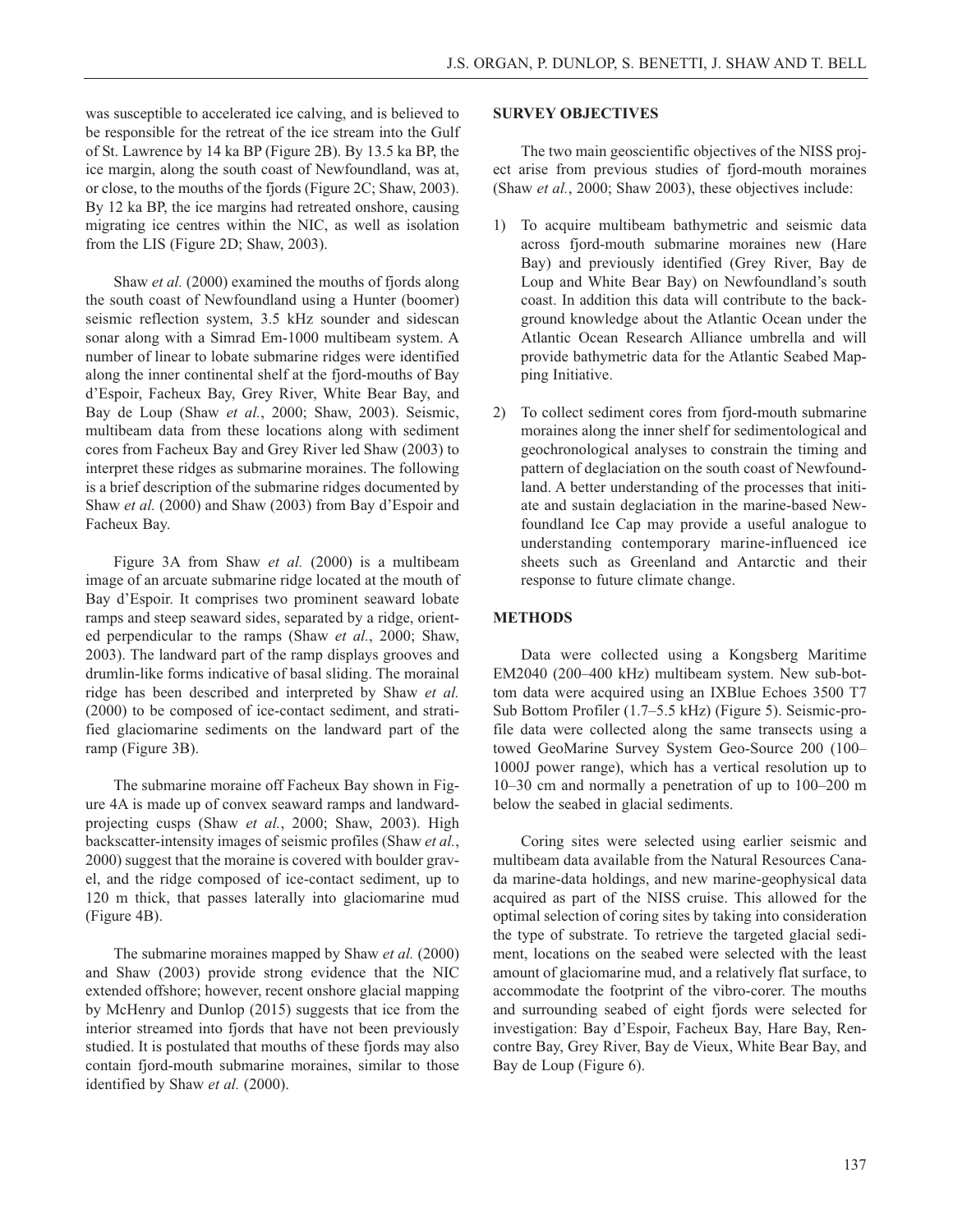

*of arcuate submarine ridge at the mouth of Bay d'Espoir. It is composed of two lobate ramps (a), separated by a ridge (b), the distal part of the ramps have grooves and drumlinlike forms (c); A-A' is the location of sleevegun record, seismic profile and interpretation shown in 3B*–*D; B) The sleeve-gun record; C) The 3.5 kHz record; D) The interpretation of these records identifying locations of ice-contact sediment, glaciomarine mud and postglacial mud. All illustrations adapted from Shaw* et al. *(2000).*

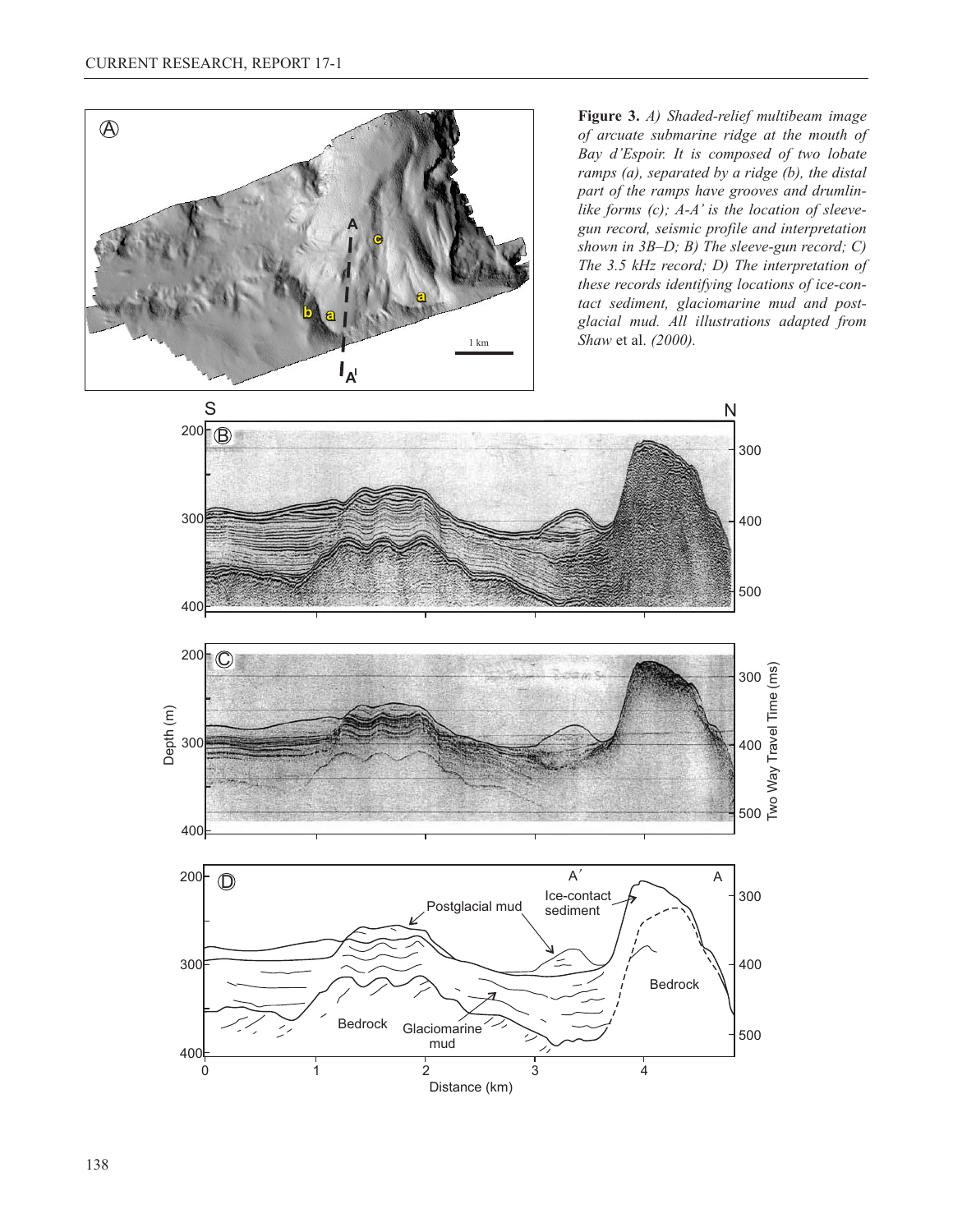

**Figure 4.** *A) Shaded-relief multibeam image of the submarine moraine off Facheux Bay, which has convex-seaward ramps (a) and prominent landward cusps (b), iceberg furrows and pits (c) and long, deep arcuate iceberg furrows (d). B-B' is line of the sleeve-gun record taken over the moraine; B) Sleeve-gun record across the submarine ridge off Facheux Bay; C) Interpretation showing the location of the ice-contact sediment. All illustrations taken from Shaw et al. (2000).*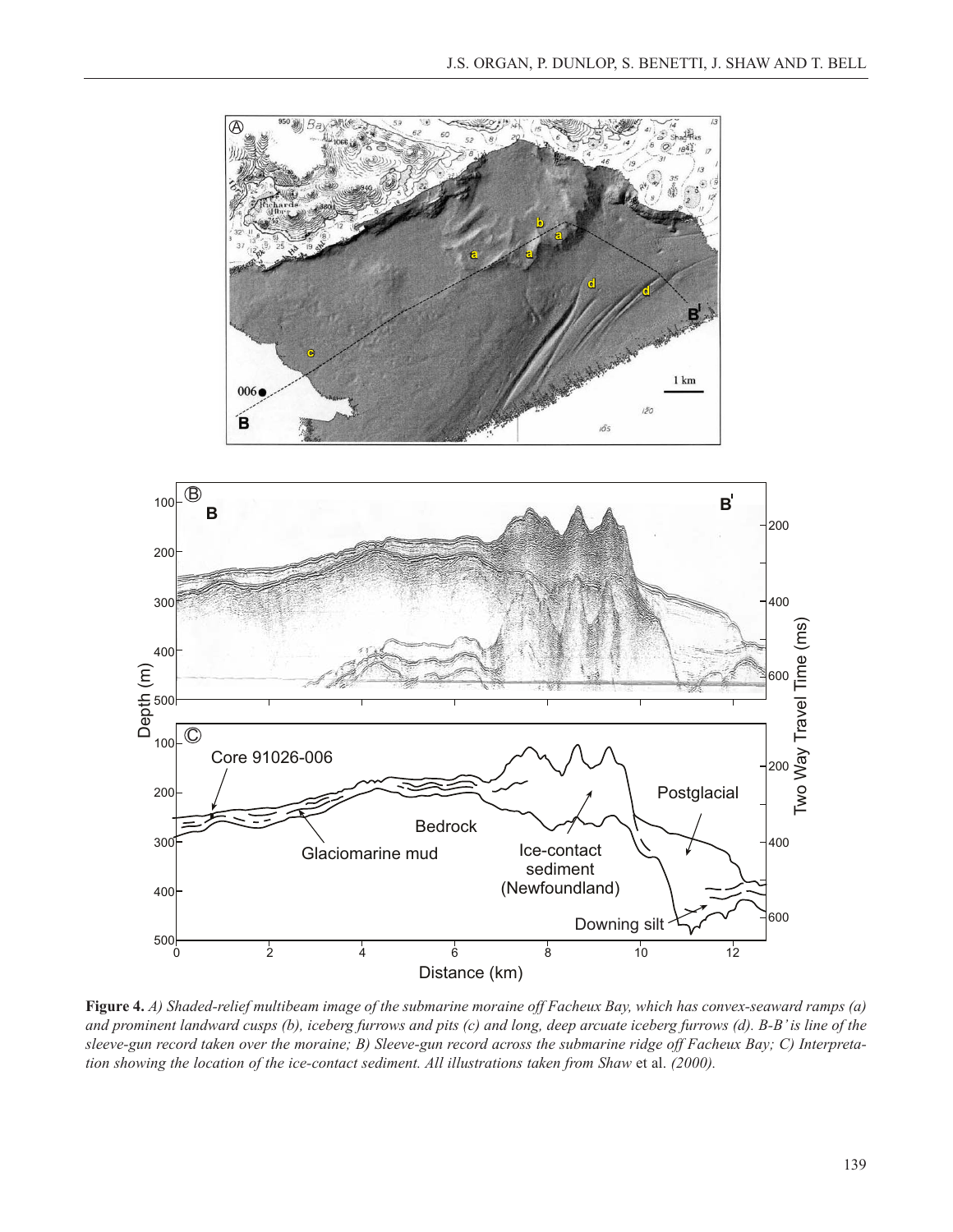

**Figure 5.** *Location of multibeam and seismic data collected between Facheux Bay and Bay de Loup.*



**Figure 6.** *Location of coring stations between Bay d'Espoir and Burgeo. Black dots show locations of neighbouring communities. Inset shows enlarged area of Facheux Bay and Bay d'Espoir. The letters after the site numbers refer to the type of corer used: GC* – *gravity corer; VC* – *vibro-corer.*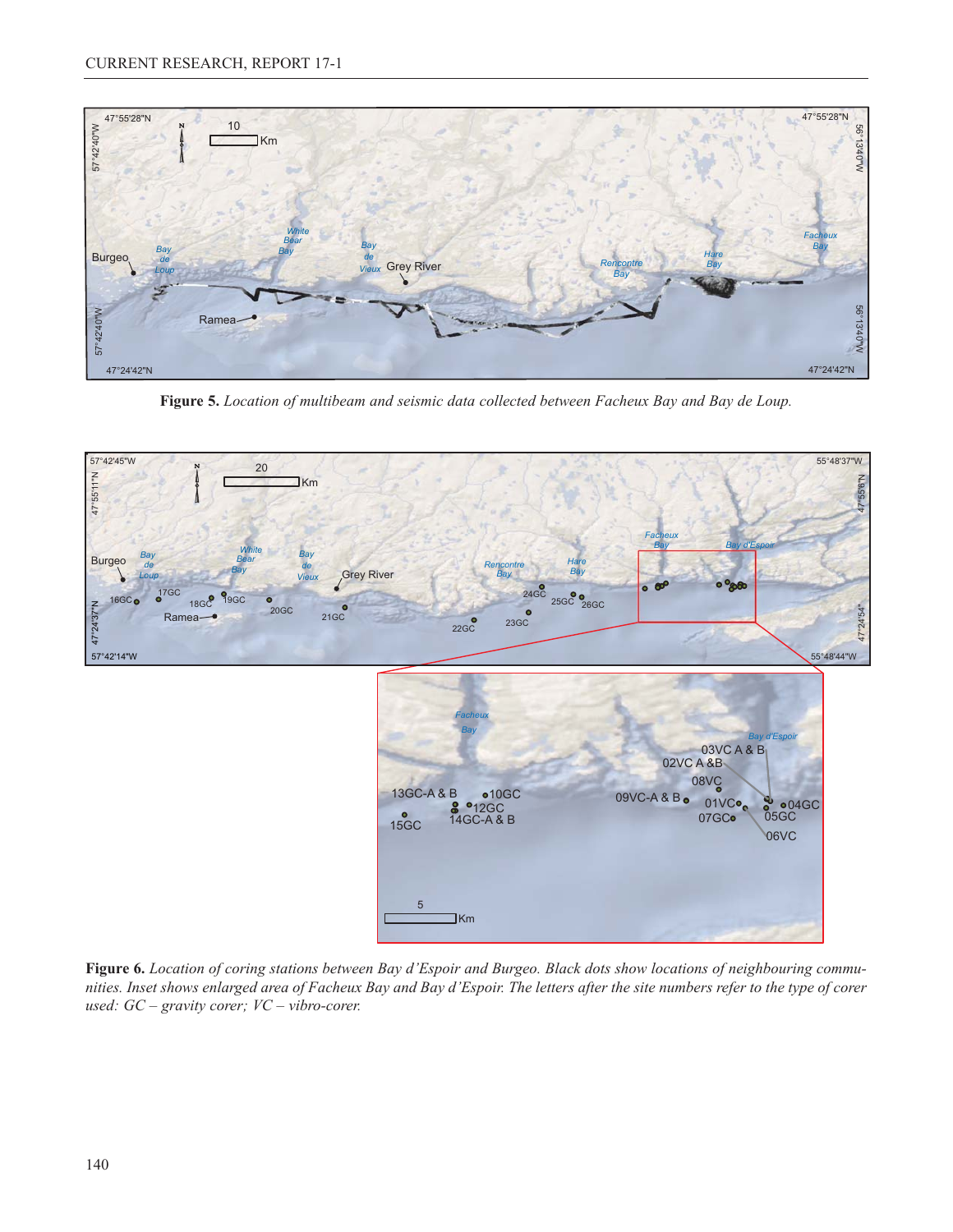Sediment cores were retrieved using both a vibro-corer and a gravity corer. A Geo-Vibro Corer  $3000 + 6000$  is a high-frequency (28 Hz) electrically driven vibro-coring system (Plate 1). It uses 6 m lengths of standard PVC liner, with an internal diameter of 10 cm. The penetration force can be adjusted by varying the deadweights on the vibrator head. It has a successful record in coring submarine glacial landforms, composed of compact, clast-rich glacial diamictons, on the continental shelf offshore of western Ireland (Peters *et al.*, 2015). A limiting factor of the corer is that it requires a relatively flat surface, at least 5 m in diameter, to provide sufficient stability to operate effectively. The gravity corer is a simpler, robust coring system in which the weighted top of the coring barrel works with gravity to penetrate the seafloor (Plate 2). It is a smaller device than the vibro-corer, with a maximum recovery length of 3 m and a diameter of 7 cm. Whereas it is relatively straightforward to deploy, it typically does not have enough force to penetrate compact glacial diamicton and is more often used to collect glaciomarine mud.



**Plate 1.** *Vibro-corer used during the NISS survey. The vibrator head (yellow) is located toward the base of the corer whereas the grey core barrel extends from the corer toward the bottom right for retrieval of core. The vibrating head moves to the top of the corer once the core barrel is brought to an upright position.* 

Once retrieved, cores were cut into 1 m segments and labelled for storage (Plates 3 and 4). The tops and bottoms of the cut cores were described for texture, clast content, angularity of clasts, and presence of shells or bioturbation before being capped. All cores were labelled in the dry lab before being stored for transport in a refrigerated container.



**Plate 2.** *Gravity corer used during the NISS survey.*



**Plate 3.** *Core liner was measured into 1 m segments and cut with a handsaw. Caps were placed on the ends of the core after cutting.*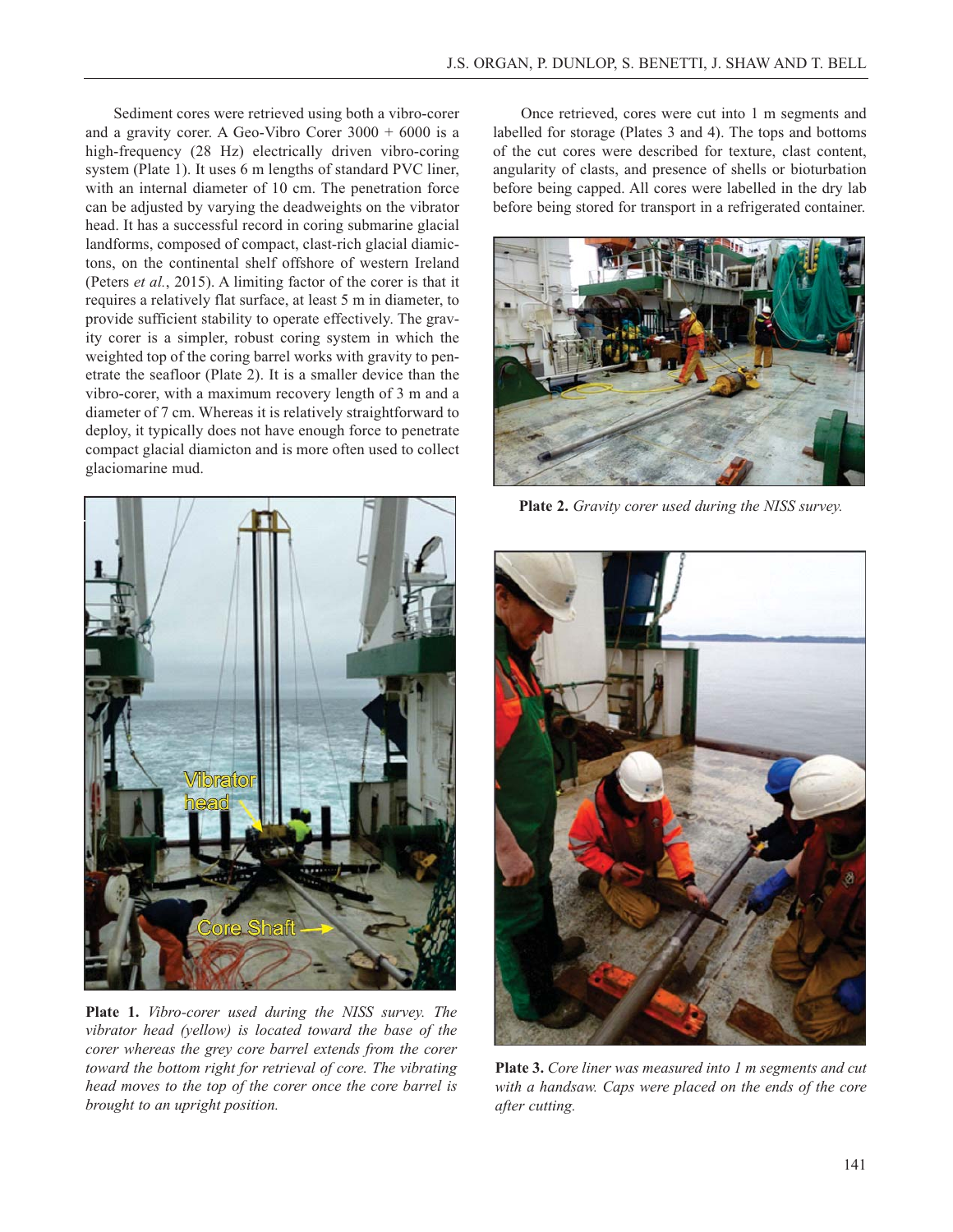

**Plate 4.** *Core was labelled with site number, length, number of segments in core and top direction. Archival and working halves were marked accordingly.*

## **SURVEY RESULTS**

Cruise CE16010 left St John's and traversed to the first coring location at Bay d'Espoir (Figure 1). An undated arcuate fjord-mouth submarine moraine was identified and described by Shaw *et al.* (2000) and Shaw (2003) at the entrance to Bay d'Espoir. Cores retrieved from the moraine would allow study of its depositional environment and to constrain its depositional history on the shelf; nine sites were selected. A total of 16.4 m of core was recovered from five of nine stations at the entrance of Bay d'Espoir (Figure 6; Table 1; Plate 5). At three stations a second attempt was made; this only proved successful at station CE16010\_09VC-B (Table 1). Preliminary interpretation of exposed core sediments (based on an assessment from the top and bottom of the 1-m core segments) indicates that the targeted sediment of glacial diamicton was collected at sites 1VC and 6VC.

At station CE16010\_02VC-B in Bay d'Espoir (Figure 6; Table 1) in 234 m of water, the vibro-corer developed an electrical fault; coring switched to using the 3-m gravity corer (Plate 2); this produced mixed results at three sites in Bay d'Espoir. There was no recovery of sediment at station CE16010\_05GC; two cores were retrieved from station CE16010\_07GC (2m) and station CE16010\_04GC (3 m) (Figure 6; Table 1).

The next coring location was the Facheux Bay fjordmouth submarine moraine located approximately 4.5 nautical miles west of the Bay d'Espoir site (Figure 6). Five cores were collected from the moraine located at the mouth of this fjord. At station CE16010\_10GC in a water depth of 141 m, a 1.17 m core was retrieved that contained grey mud with gravels. Again, there were mixed results with the gravity



**Plate 5.** *Grey mud inside a section of core liner recovered using the vibro-corer in Bay d'Espoir.*

corer; however, all but one station (CE16010\_14GC-B) produced a sample. The shortest core interval retrieved (20 cm) at station CE16010\_13GC-A contained brown silt and mud and angular clasts up to 2 cm in diameter (Figure 6; Table 1). Shells were identified in the top of a short 30 cm core that contained a grey matrix of clay to sand at station CE16010\_14GC-A. The longest core (2.5 m) was retrieved at location CE16010\_15GC (Figure 6) and it contained very compact grey mud and small (less than 1 cm) angular clasts (Table 1).

After Facheux Bay, the survey switched to a different data acquisition phase, which focused on collecting geophysical lines of the inshore region between Facheux Bay and Bay de Loup (Figure 5). On this leg, seismic (Spot profiler) and multibeam (EM2040) data were acquired (Figure 5). Fjord entrances traversed between Facheux Bay and Bay de Loup may have similar fjord-mouth submarine moraines, and the geophysical lines could identify them. As these fjords had never been imaged, a survey close to the entrances would provide the best opportunity of recording them. Conditions were excellent for this leg of the survey, which produced ideal conditions for collecting the geophysical data.

High-quality data were collected continuously throughout the entire geophysical leg of the survey. The seismic data captured the sedimentary and bedrock architecture of the sub-seafloor (Plate 6). Several moraines were also imaged using the multibeam system. This included new mapping on three previously identified moraines at Grey River, Bay de Loup and White Bear Bay (Shaw *et al.*, 2000; Shaw, 2003)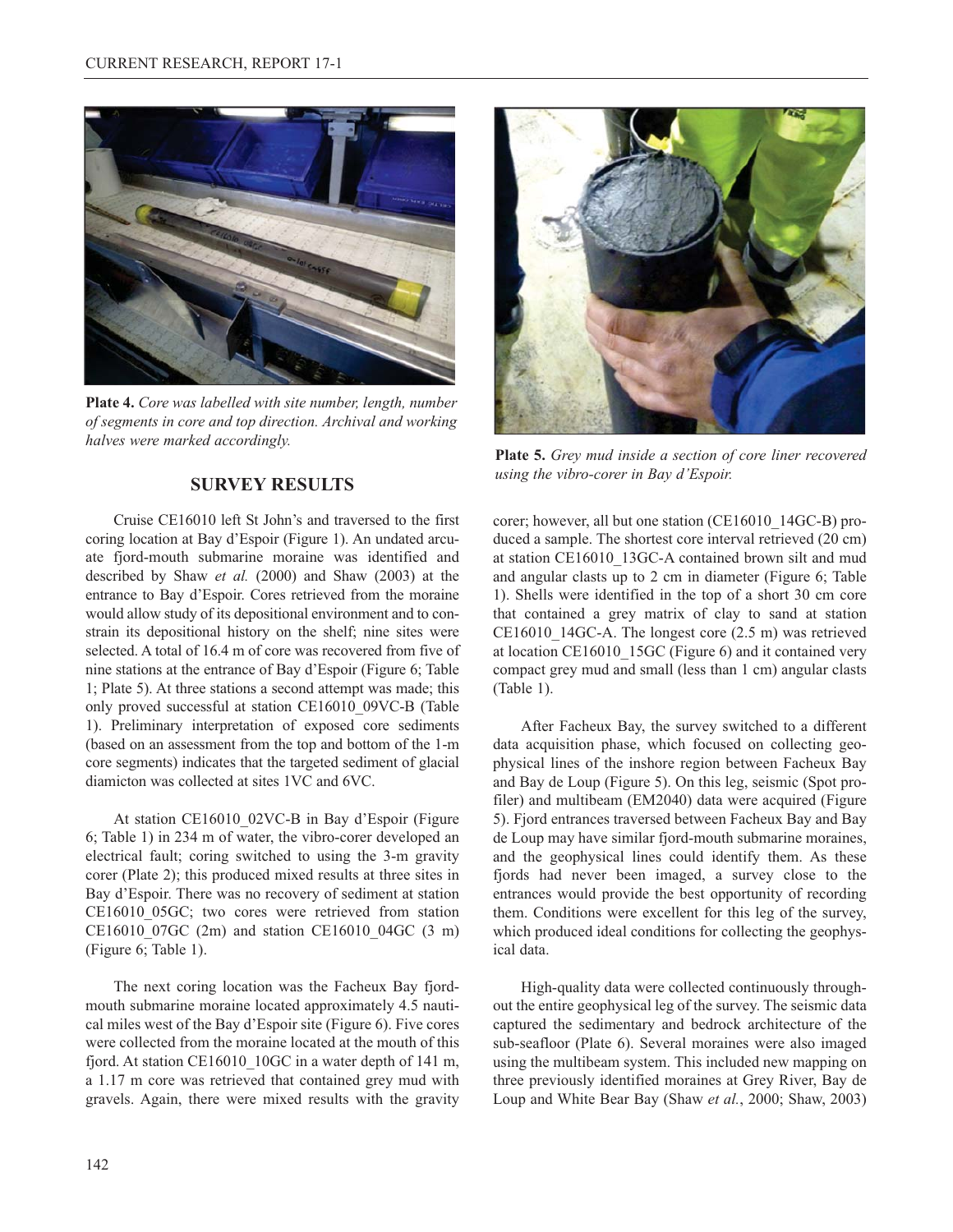**Table 1.** *Core locations and preliminary descriptions based on observations made on deck. Within the Station Number label, VC refers to vibro-corer, GC refers to gravity corer, and A and B are the first and second attempt at coring the same station. Latitude and Longitude are given in decimal degrees. WD* – *water depth, AP* – *apparent penetration, CC* – *core catcher*

| Location          | Station No.<br>(CE16010)    | Day of<br>Year           | Latitude<br>(N)    | Longitude WD<br>(W) | (m)        | AP<br>(m)               | Length<br>(m)            | CC                                                                                                                                    | Description                                                                                                                         |
|-------------------|-----------------------------|--------------------------|--------------------|---------------------|------------|-------------------------|--------------------------|---------------------------------------------------------------------------------------------------------------------------------------|-------------------------------------------------------------------------------------------------------------------------------------|
| Bay d'Espoir      | 09VC-A<br>$09VC-B$          | 22/04/2016<br>22/04/2016 | 47.6038<br>47.6035 | 56.1812<br>56.1812  | 170<br>170 | 5<br>4.5                | 0.51<br>4.5              | Empty<br>Grey mud                                                                                                                     | Grey silt mud<br>Stiff grey mud, grey silty mud, silty<br>sand pebbles (0.5-2 cm), semi-rounded<br>to rounded                       |
|                   | 08VC<br>01VC                | 22/04/2016<br>23/04/2016 | 47.6107<br>47.6020 | 56.1605<br>56.1477  | 180<br>226 | $\boldsymbol{0}$<br>3.5 | $\mathbf{0}$<br>4.75     | Empty<br>6 cm diameter clast                                                                                                          | Sand to silt, fine med sand-silt matrix,                                                                                            |
|                   | 06VC                        | 23/04/2016               | 47.5990            | 56.1437             | 190        | 3.5                     | 3.63                     | Empty                                                                                                                                 | pebble (5 cm)<br>Grey silty mud, fine sand, dark grey<br>mud, some pebbles (2-3 cm appear<br>striated)                              |
|                   | $02VC-A$                    | 23/04/2016               | 47.6045            | 56.1300             | 246        | $\boldsymbol{0}$        | $\boldsymbol{0}$         | Empty                                                                                                                                 |                                                                                                                                     |
|                   | $02VC-B$                    | 23/04/2016               | 47.6050            | 56.1295             | 234        | $\boldsymbol{0}$        | $\boldsymbol{0}$         | Empty                                                                                                                                 |                                                                                                                                     |
|                   | $03VC-A$                    | 23/04/2016               | 47.6033            | 56.1277             | 279        | $\boldsymbol{0}$        | $\boldsymbol{0}$         | Empty                                                                                                                                 |                                                                                                                                     |
|                   | $03VC-B$                    | 23/04/2016               | 47.6033            | 56.1277             | 279        | $\boldsymbol{0}$        | $\boldsymbol{0}$         | Empty                                                                                                                                 |                                                                                                                                     |
|                   | 04GC<br>$05$ GC             | 23/04/2016               | 47.6007<br>47.5992 | 56.1195             | 330        | 3<br>$\boldsymbol{0}$   | 3.02<br>$\boldsymbol{0}$ | Fine grained grey/black mud, some<br>isolated coarse fragments                                                                        |                                                                                                                                     |
|                   | $07$ GC                     | 23/04/2016<br>23/04/2016 | 47.5923            | 56.1303<br>56.1513  | 234<br>284 | $\overline{c}$          | 2.04                     | Empty                                                                                                                                 | Uniform grey and tan mud/silt, stiff                                                                                                |
|                   |                             |                          |                    |                     |            |                         |                          | Empty                                                                                                                                 | grey uniform packed mud upper part<br>pebbles visible, 1 granitoid/triangle<br>shaped                                               |
| Facheux Bay       | 10 <sub>GC</sub>            | 23/04/2016               | 47.6070            | 56.3084             | 141        | 0.5                     | 1.17                     | Grey/brown mud on core and end of                                                                                                     | Compact grey mud, gravel on top                                                                                                     |
|                   | $12$ GC                     | 23/04/2016               | 47.6009            | 56.3188             | 143        | 3                       | 2.07                     | core, approx. 30 grams of material<br>Grey compact mud, approx. 60<br>grams of material                                               | Compact uniform grey mud, large<br>(2 cm) triangle shaped pebbles<br>towards the top                                                |
|                   | $13GC-A$                    | 23/04/2016               | 47.6012            | 56.3275             | 140        | $\mathfrak{2}$          | 0.2                      | Brown mixed gravel and mud                                                                                                            | Brown/grey waterlogged mud and<br>triangular gravel clasts, approx.<br>10% gravel and 10% sand                                      |
|                   | $13$ GC-B                   | 23/04/2016               | 47.6012            | 56.3277             | 139        | 0.2                     | 0.49                     | Approx. 20 grams of brown silt/mud<br>matrix with rough angular clasts                                                                | Mixed brown silt and clay with larger<br>clasts (up to 2cm), clasts are a sub-<br>angular-subrounded triangular shape               |
|                   | $14$ GC-A                   | 23/04/2016               | 47.5973            | 56.3275             | 141        | 0.2                     | 0.3                      | Grey silt/sand/clay/gravel                                                                                                            | Grey matrix with silt, clay, sand and<br>large gravel (angular clasts),<br>abundant shells on top, clasts up to<br>4 cm in diameter |
|                   | $14$ GC-B                   | 23/04/2016               | 47.5972            | 56.3285             | 135        | $\boldsymbol{0}$        | $\boldsymbol{0}$         | Empty                                                                                                                                 |                                                                                                                                     |
|                   | 15 <sub>GC</sub>            | 23/04/2016               | 47.5947            | 56.3596             | 142        | 3                       | 2.51                     | Thick compacted grey mud and a little<br>grit, triangular pebbles (subangular)                                                        | Very compacted grey mud, some grit<br>and pebbles                                                                                   |
| Bay de Loup       | $16$ GC                     | 24/04/2016               | 47.5628            | 57.5828             | 230        | 3                       | 3.02                     | Grey stiff mud with some clasts                                                                                                       | Stiff grey mud with clasts, slightly<br>gritty with some silt content                                                               |
|                   | 17 <sub>GC</sub>            | 24/04/2016               | 42.5683            | 57.5300             | 230        | 1                       | 2.2                      | Grey silty mud, slightly gritty                                                                                                       | Grey silty mud, slightly gritty with<br>higher sand content and larger clasts<br>towards the top                                    |
| White Bear<br>Bay | $18$ GC<br>19 <sub>GC</sub> | 24/04/2016<br>24/04/2016 | 47.5723<br>47.5812 | 57.4027<br>57.3728  | 184<br>146 | 3<br>$\mathbf{1}$       | 1.48<br>$\mathbf{0}$     | Grey mud<br>Empty                                                                                                                     | Grey/brown sandy mud                                                                                                                |
| Bay de Vieux      | 20 <sub>GC</sub>            | 24/04/2016               | 47.5670            | 57.2635             | 209        | 0.5                     | 1.41                     | Grey/brown mud, slightly gritty                                                                                                       | Grey/brown mud, slightly gritty                                                                                                     |
| Grey River        | $21$ GC                     | 24/04/2016               | 47.5492            | 57.0813             | 160        | $\boldsymbol{0}$        | $\boldsymbol{0}$         | Empty                                                                                                                                 |                                                                                                                                     |
|                   | $22$ GC                     | 24/04/2016               | 47.5187            | 56.7705             | 158        | 3                       | 0.88                     | Gritty, silty mud                                                                                                                     | Sandy clay, with some smaller clasts<br>(up to 2 mm), coarser towards the top,<br>with some triangular shaped clasts                |
|                   | $23$ GC                     | 24/04/2016               | 47.5372            | 56.6393             | 175        | $\boldsymbol{0}$        | 0.18                     | Coarse brown/mud with clasts<br>component-angular, with lots of sand                                                                  | Mixed clay, sand and clasts (>2 mm)                                                                                                 |
| Rencontre<br>Bay  | $24$ GC                     | 24/04/2016               | 47.599             | 56.6077             | 217        | 3                       | 3.01                     | Silty grey clay, some clasts                                                                                                          | Homogeneous grey mud, gritty tan<br>silty clay                                                                                      |
| Hare Bay          | $25$ GC                     | 24/04/2016               | 47.5802            | 56.5315             | 129        | $\mathbf{1}$            | 0.4                      | Very hard grey mud with 1 mm clasts<br>visible in matrix, 2 cm pebble (angular)<br>and shell fragments, bullet shaped<br>3.5 cm clast | Similar to core catcher                                                                                                             |
|                   | $26$ GC                     | 24/04/2016               | 47.574             | 56.5113             | 158        | $\boldsymbol{0}$        | $\boldsymbol{0}$         | Empty                                                                                                                                 |                                                                                                                                     |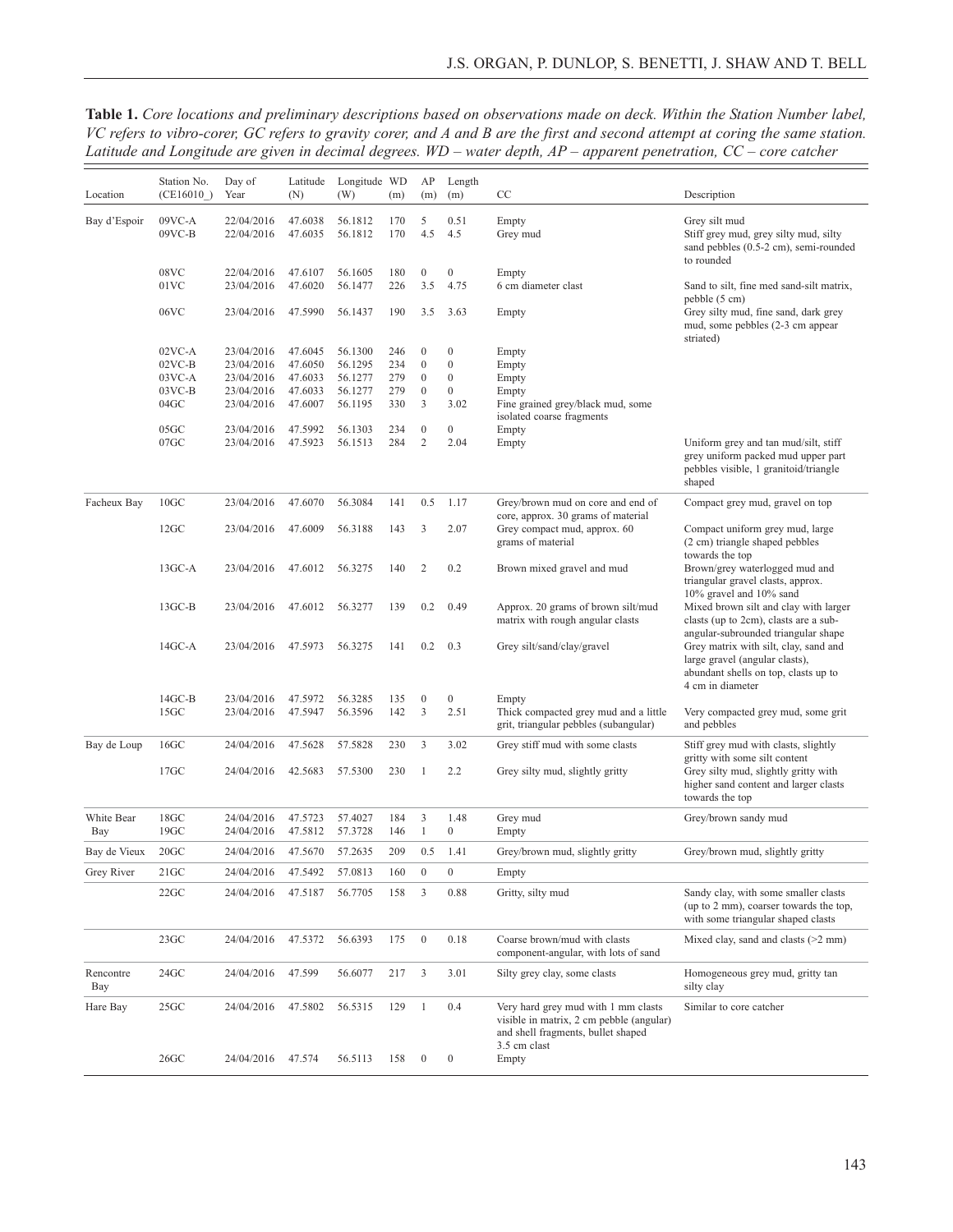

**Plate 6.** *Screen shot of a seismic profile showing the quality of the data. Note the various horizons that capture the sedimentary architecture of the seabed along the survey path.*

and one previously unidentified fjord-mouth submarine moraine at the head of Hare Bay (Figure 7).

The geophysical leg of the survey terminated at Bay de Loup (Figure 5); the main focus of the final leg was to acquire core at new locations using a combination of earlier seismic data, and new seismic and mulitibeam data acquired. Coring was conducted using the 3-m gravity corer. At the first station (CE16010\_16GC), 3 m of core containing stiff grey mud with clasts was retrieved. Ten more locations were targeted between Bay de Loup and Hare Bay (Figure 6) including the previously undated Bay de Loup, White Bear Bay, Grey River and Hare Bay fjord-mouths moraines (Shaw *et al.*, 2000; Shaw, 2003). Of the 11 sites, only 3 sites had no recovery (Table 1). The remainder had some recovery including three short core segments containing 18, 40 and 88 cm of sediment, and others ranging in between 1.5 and 3 m. A 40 cm core at station CE16010- 25GC was located on the newly identified Hare Bay fjordmouth submarine moraine. The bottom of this core contained very hard grey mud and granule to pebble-sized clasts along with unidentified shell fragments.

Detailed core logging of the sediments acquired during the cruise will determine if coring was successful in collecting glacial diamicton from the fjord-mouth submarine moraines. In addition, radiocarbon dating of any shells identified including those at stations CE16010\_14-A and CE16010-25GC could provide the timing, and deglacial retreat pattern of the Newfoundland Ice Cap.

The final portion of the survey (from Hare Bay to Argentia), involved packing, documenting and storing the core samples and organizing and managing data collected



**Figure 7.** *New multibeam imagery acquired at the entrance of Hare Bay. Looking northwest across the moraine. This moraine is similar in morphology and dimension to the Facheux Bay and Bay d'Espoir moraine systems to the east.*

from the trip. Demobilization took place in Argentia port where the cruise officially ended.

## **CONCLUSIONS**

The NISS survey successfully collected over 100 nautical miles of multibeam seabed bathymetry, backscatter and seismic data along Newfoundland's south coast from Bay d'Espoir to Burgeo, and 37 m of sediment cores from targeted glacial sediments and fjord-mouth moraines. These data will form the basis of new investigations on the glacial and postglacial development of the southern Newfoundland continental shelf, as well as the timing and pattern of retreat of the Newfoundland Ice Cap.

In addition to providing new data to better understand the glacial history of the Newfoundland shelf, data from the NISS project contributes to Atlantic Seabed Mapping Initiative as part of the Atlantic Ocean Research Alliance.

### **ACKNOWLEDGMENTS**

Funding for this project was provided by the Irish National Research Vessels 2016 Ship-time Programme. The authors acknowledge the RV Celtic Explorer's crew, who got us to our destination, operated the coring equipment and kept us well fed. Thanks to a great scientific crew, Serena Tarlati, Denise McCullagh, Oisin McManus, Heather Campbell and Robert Deering who worked around the clock to collect sediment core and geophysical data. Heather Campbell and Stephen Amor are thanked for their critical reviews of the manuscript, as well as Kim Morgan for finalizing figures.